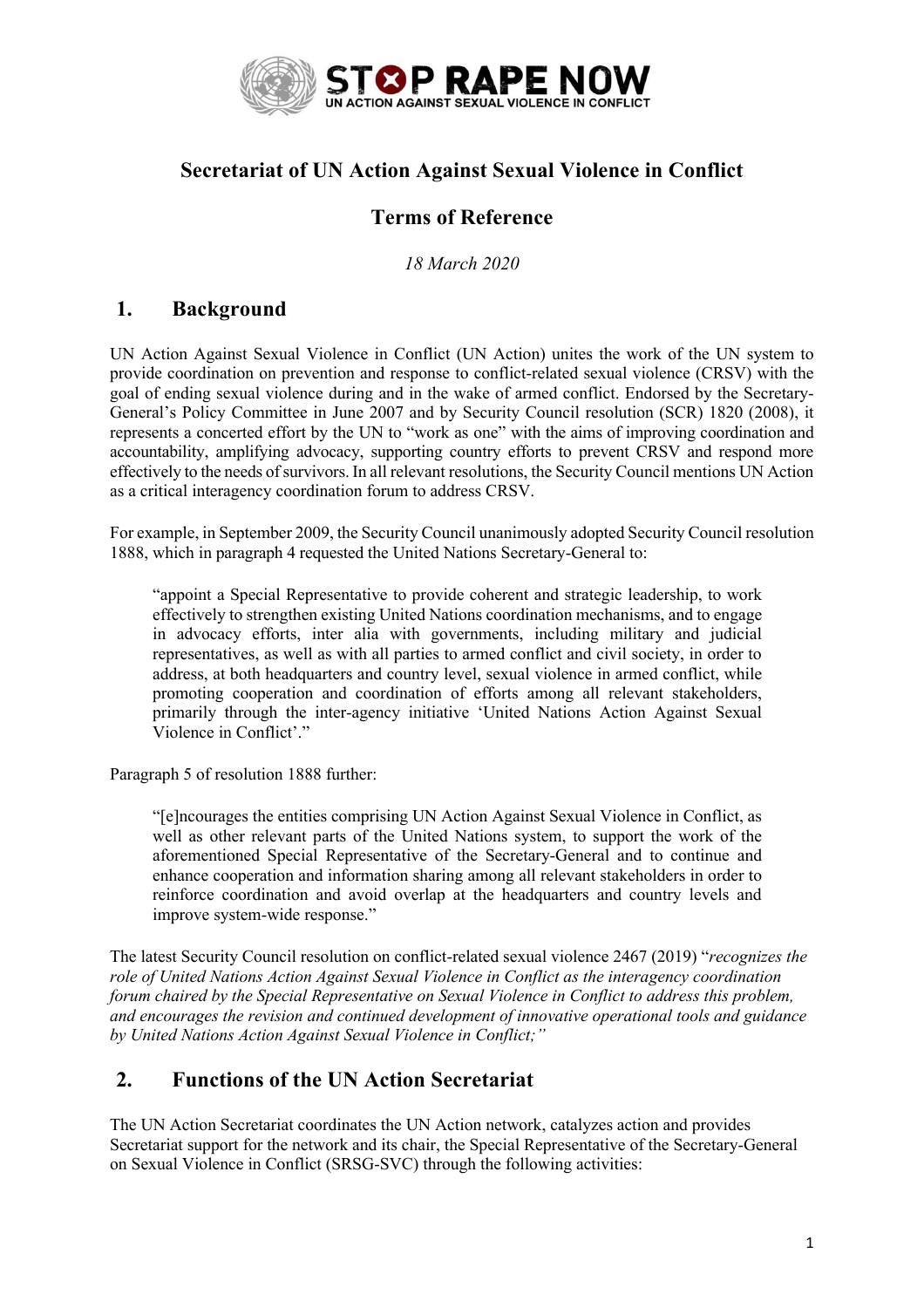

• Support the UN Action

Focal Points in developing the five-year Strategic Framework of UN Action;

- Support the UN Action Focal Points in developing the annual Work Plan of UN Action;
- Coordinate the UN Action network and monitor the implementation of the UN Action Work Plan;
- Organize UN Action Meetings (Steering Committee, Focal Points and Resource Management Committee (RMC) meetings);
- Compile meeting records of UN Action meetings;
- Support UN Action and its relevant committees, as may be established, in facilitating the work of UN Action;
- Support identification of gaps in knowledge, practices, advocacy and technical expertise, best practices on CRSV;
- Promote the development of tools and resources to fill cross-sector gaps in knowledge, practices, advocacy and technical expertise;
- Maintain the UN-Action website stoprapenow.org;
- Support advocacy by all UN Action members and the UN Action Chair on ending CRSV;
- Support information gathering for and consultation on the Secretary-General's report, and support follow-up to recommendations contained therein;
- Support learning from UN Action projects through compiling and sharing any products developed by the project, sharing project reports with the network and, if appropriate, organize meetings between Focal points and project entities;
- Facilitates the information sharing between UN Action network members and the Office of the SRSG on SVC to inform advocacy messages and the SRSG SVC's engagement with Member **States**
- Promotes the joined-up implementation of commitments made by parties to conflict and frameworks of cooperation by the UN Action network;
- Accompany the SRSG-SVC on country visits and to meetings, where relevant for UN Action, and share the outcome of these visits to the UN Action Focal Points;
- Conduct technical country visits to promote a comprehensive response to CRSV in the field and to monitor implementation of projects funded by UN Action;
- Support the identification and preparation of joint visits with UN Action members at the principal and technical level to advocate for and ensure a response to CRSV;
- Coordinate with the UN Team of Experts on the Rule of Law and Sexual Violence in Conflict (Team of Experts)\_and Programme and Communications Teams of the Office of the SRSG-SVC to ensure a coherent response; and
- Support implementation of programmatic activities as indicated in the Work Plan.<sup>1</sup>

#### **Regarding the Conflict-related Sexual Violence MPTF:**

The UN Action Secretariat will support the work of the RMC, Participating UN Organizations, Administrative Agent, and the UN Action Steering Committee for the purpose of facilitating the  $CRSV-MPTF$ , among others, through the following activities<sup>2</sup>:

• Launch call for proposals on a **biannual** basis if the funding situation of the UN-Action window of the CRSV-MPTF allows;

<sup>&</sup>lt;sup>1</sup> The SRSG-SVC, as the Chair of UN Action, shall make every effort to secure funds to implement the Network's Strategic Framework. The OSRSG-SVC shall consider the use of its extra-budgetary resources to ensure the business continuity of the UN Action Secretariat under circumstances of severe funding constraints of the CRSV-MPTF.

<sup>2</sup> See: Terms of Reference - UN Action Window of the Conflict-related Sexual Violence Multi-Partner Trust Fund (CRSV-MPTF) and Terms of Reference - Conflict-related Sexual Violence Multi-Partner Trust Fund (CRSV-MPTF)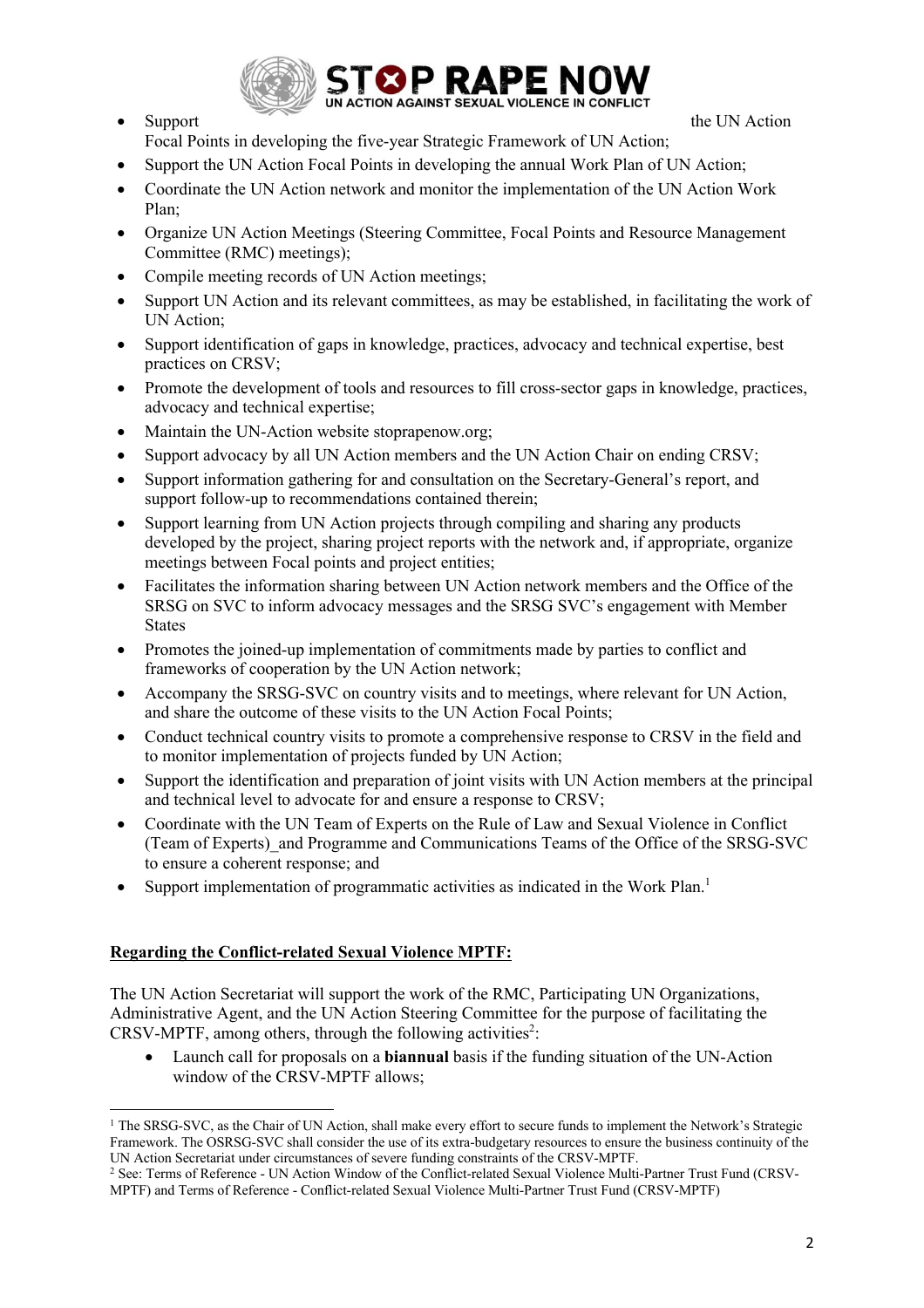

• Review

proposals submitted by Participating UN Organizations for completeness and consistency with the Strategic Framework and transmit to the RMC for its consideration;

- Transmit proposals approved by the RMC to the Chair of UN Action to share with the Steering Committee for endorsement on a non-objection basis;
- Transmit proposals approved by the UN Action Steering Committee to the Administrative Agent for fund disbursement;
- Transmit proposals approved by the RMC to the UN Action Focal Points for information and update them on the outcomes of RMC meetings;
- Upload approved projects and project reports to the MPTF Gateway website;
- Monitor project implementation and closure of UN Action funded projects;
- Organize quarterly calls with projects or collect their written updates to assess progress and identify challenges on the project;
- Synthesize the narrative reports submitted by Participating UN Organizations each calendar year upon completion of each CRSV-MPTF project or programme;
- Compile the narrative reports and consolidated financial reports, including reports of the respective windows, into an annual Progress Report and submitted to the Steering Committee for approval; The Administrative Agent shall provide donors with these Progress Reports.
- Develop, together with the Administrative Agent, the Operational Manual for the RMC;
- Support appropriate consultative processes to avoid duplication or overlap within the CRSV-MPTF windows and between other funding mechanisms;
- Manage and maintain the CRSV-MPTF risk  $log<sup>3</sup>$
- Spearhead resource mobilization for the UN Action window of the CRSV-MPTF;
- Monitor results of the UN Action window of the CRSV-MPTF.
- Ensure consultations between the two windows of the CRSV-MPTF, namely UN Action and Team of Experts on the proposals to be presented to the Steering Committee on the allocation of available unearmarked funds of the CRSV-MPTF and submit to the Chair of the Steering Committee; and
- Supporting efforts to enhance overall visibility of the CRSV-MPTF.

<sup>&</sup>lt;sup>3</sup> To be developed